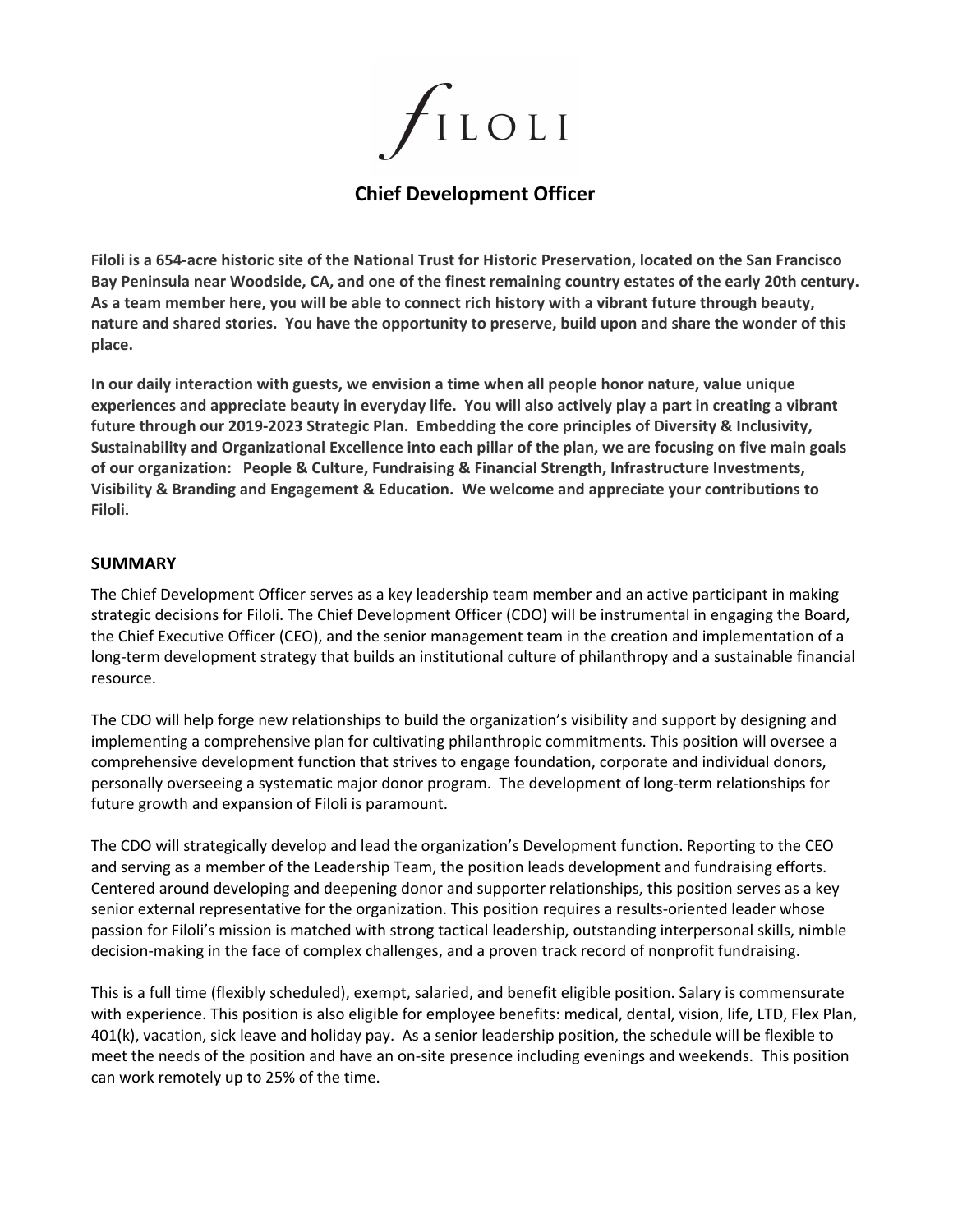## **ESSENTIAL DUTIES AND RESPONSIBILITIES INCLUDE:**

### **Leadership**

- Provide leadership working closely with the CEO, the Executive Team, and the Board of Directors on comprehensive long-term planning that supports sustainable growth of the organization and develops and implements Filoli's fundraising strategy;
- Serve as a strategic leader and a member of the C-suite team in establishing policies, developing creative solutions, and representing a unified voice for the overall strategic direction for Filoli;
- Support the Board of Directors and provide leadership to the Board of Directors Development Committee;
- Professionally and effectively, represent Filoli to external audiences, including individual and organizational contacts and the broader philanthropic community; Use external meetings, conferences, and speaking engagements to build the brand visibility and financial support that advances Filoli's mission;

### **Donor Relationships**

- Establish and maintain relationships with new and existing donors, securing and coordinating pertinent information, meetings and events. Create and manage a robust pipeline of potential donors. Oversee successful development activities such as donor cultivation events. Oversee best practices and ensure excellent customer service to all donors;
- Work closely with the CEO, Board of Directors, and the Development team to identify, cultivate, solicit, and steward major donors and prospects. Effectively engage Board members and external partners and advocates to communicate Filoli's message and philanthropic priorities effectively and to assist in identifying foundation, corporate, and individual donor prospects. Create tracking and communication systems for these relationships and provide written and verbal reports as appropriate. Engage the Filoli staff as needed to advance development goals;

### **Development**

- Strategically lead, manage, and execute a complex and growing development function for Filoli to sustain and grow the revenue base of Filoli by: building a comprehensive individual giving program that includes annual fund and major gifts; building a base of foundation support; creating opportunities for corporate donors and sponsors; developing a planned giving program through the Filoli Legacy Society; and designing a fundraising event platform to generate revenue and deepen relationships;
- Inspire and motivate the entire Development team to contribute their efforts to effective fundraising to meet the annual operating budget as well as future projects;
- Create customized communications to prospects, including appropriately personalized acknowledgements;
- Engage external partners, consultants and other resources for training and professional development to ensure staff have the latest tools and techniques and the board has confidence in the solicitation process;

### **Management and Cross-Departmental Collaboration**

- Lead a Development team and manage the annual development budget and annual department plan;
- Oversee effective and accurate use of Altru database, including providing organization-wide standards for use; oversee an internal team to ensure best use of database;
- Collaborate with the Management Team to develop project overviews, create an internal support network for donor meetings and events, and ensure that the organization's needs and priorities are being met;
- Collaborate closely with the Marketing team to ensure development messaging is aligned with overall institutional messaging and support the Finance team in their work to ensure that all administrative requirements for funders are completed in a timely fashion.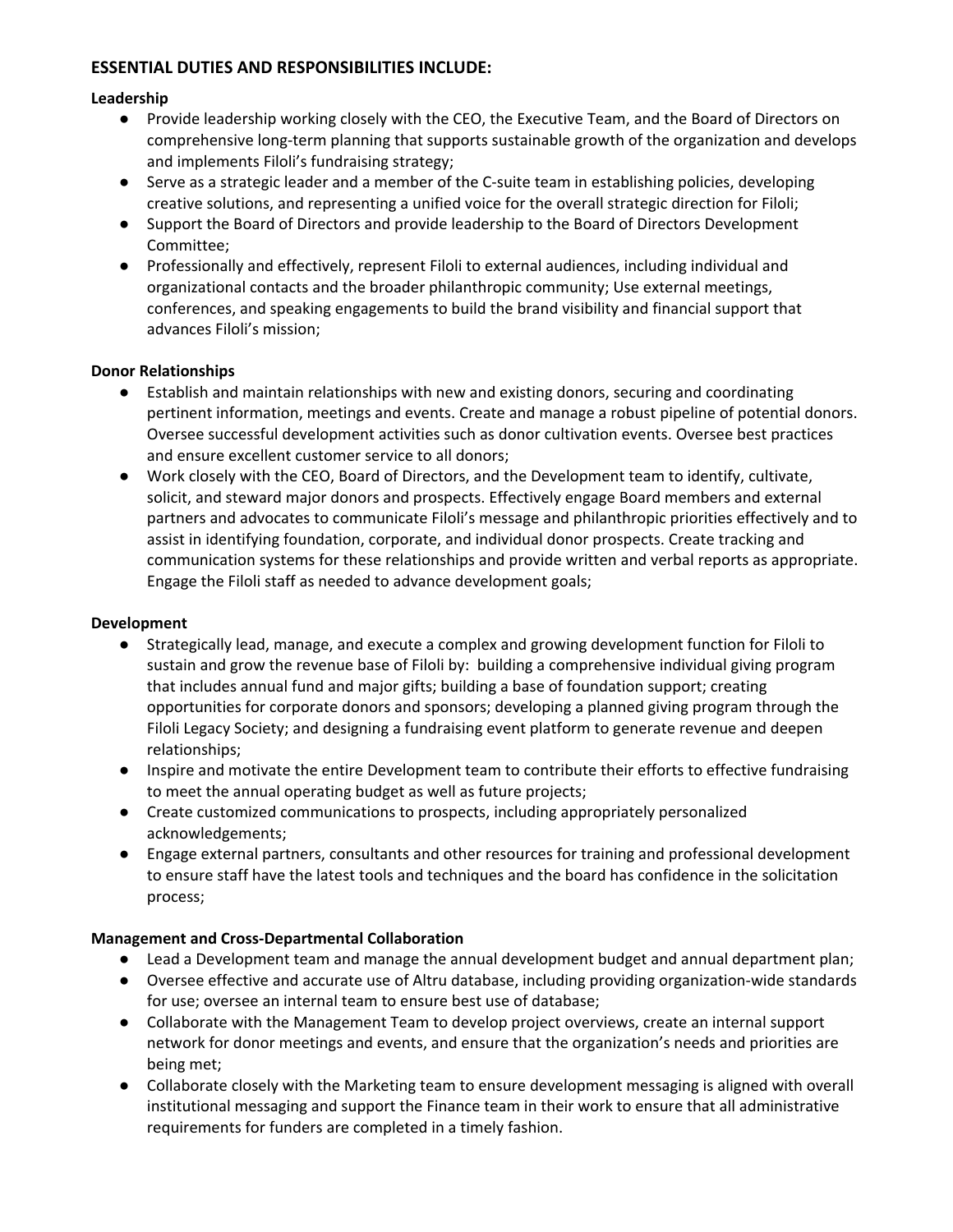### **SUPERVISORY RESPONSIBILITIES**

Job titles of those who report **directly** to this position currently are: Development Coordinator (FT), Development Assistant (FT), and Database Coordinator (FT - budgeted for June 2021). Future positions could include part-time staff and interns.

## **QUALIFICATIONS**

**Education:** A Bachelor's Degree is required. An advanced degree and/or specialized training or certification in fundraising are ideal.

### **Core Competencies:**

- ORGANIZATIONAL MANAGEMENT EXPERIENCE At least 5 years of experience serving as a member of the executive leadership team, providing guidance on organization's development strategies and successfully implementing the overall vision, strategy, and organizational development priorities. Experience developing creative structures of support/accountability among peers and teams. Strong administrative skills. Ability to multitask, see many sides to complex issues, and perform at high standards with a collegial team.
- DEVELOPMENT At least 5 years' nonprofit development experience with demonstrated success managing individual and major donor relationships and securing grants from local and national foundations and corporations. Experience matching funding sources with program needs. Considerable experience creating, leading, and aligning development strategy with finance/budget, human resources, program development, organizational development, etc.
- PEOPLE, PROJECT, AND PROGRAM MANAGEMENT SKILLS Exemplary people management skills, strategic leadership abilities, and the ability to link the development of people with achievement of organizational outcomes. Effective team leadership skills. Cross-functional collaborative capacity. Ability to either take direction or work independently as the situation requires. Strong supervisory skills and proven success supporting staff development and empowerment. Demonstrated experience organizing, managing, and evaluating events, campaigns, or programs.
- LEADERSHIP Flexible, energetic, and outcomes-oriented self-starter who brings a creative approach to solving problems. Capacity to interact effectively with Filoli's many constituencies including staff, Board members, community partners, individual and institutional donors, and community supporters. A leader who can positively influence both strategic and tactical fundraising.
- CULTURAL COMPETENCIES Model a responsibility to self-awareness and awareness of others to recognize that individuals bring unique backgrounds, beliefs, values, and world-views. View racial and cultural differences as assets to the organization.
- DIVERSITY, EQUITY, AND INCLUSION Committed to Filoli's dedication to integrate accountability across all efforts to support and sustain a racially equitable organization. Demonstrate a passion of advancing organizational DEAI objectives and influencing others to approach all work with an equity lens. Promote processes and communication that encourage organizational cultural competence and inclusion.
- COMMUNICATION SKILLS Exceptional oral and written communication skills including the demonstrated ability to research, and analyze information, compose reports and correspondence, and present proven data in a clear and inspiring manner.
- DECISIVE NATURE Well-honed ability to independently anticipate and analyze situations, define problems and objectives, recognize viable alternatives and formulate rapid solutions, with understanding of the inherent risks and the implications of making tough decisions.
- COMPUTER SKILLS Strong capacity for using donor databases. Proficiency with Google Suite and Microsoft Office applications.